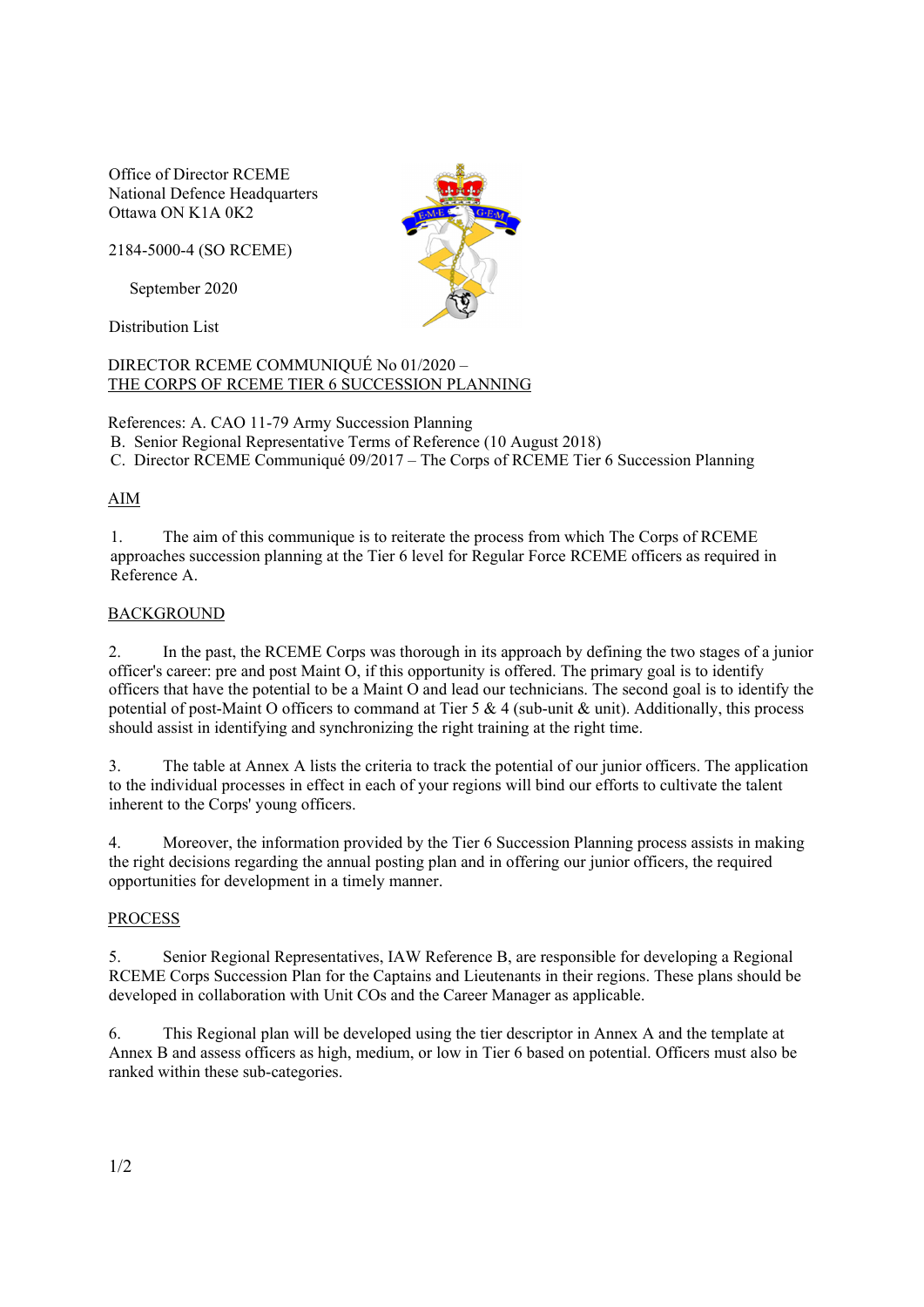7. The Tier 6 Succession Planning Report (Annex B) is required to be reviewed annually. I ask that you provide me with your Tier 6 Succession Planning results through the Officer CM no later than, **30 October 2020**.

## **CONCLUSION**

8. Early identification of future potential is essential for ensuring a successful, effective, RCEME Officer Corps. Planning at the Regional level will facilitate this and ensure that opportunities for both the individual and the Corps are not missed.

9. I thank you in advance for your time and commitment to this endeavour which is of great value to our Corps and, by extension, our junior officers.

### *Arte et Marte*

SPITZIG, JEFFREY 379 Date: 2020.09.21 12:10:41 -04'00' Digitally signed by SPITZIG, JEFFREY 379

J.C.H. Spitzig Colonel Director RCEME **NORTHORP** , KEVIN 907 Digitally signed by NORTHORP, KEVIN 907 Date: 2020.09.21 08:04:21 -04'00'

K.S. Northorp Chief Warrant Officer RCEME Corps SM

Annexes:

Annex A – Tier 6 Succession Planning Goals and Assessment Criteria Appendix 1 – Assessment Criteria Appendix 2 – Employment and Course Flowchart Annex B – Table of Tier 6 Results

Distribution List

Action

All RCEME Regional Network Sr Reg Reps

Info

RCEME Council Members CO 1 Svc Bn CO 2 Svc Bn CO 5 Svc Bn CO 2 CDSG Tech Svcs CO 3 CDSG Tech Svcs CO 4 CDSG Tech Svcs CO 5 CDSG Tech Svcs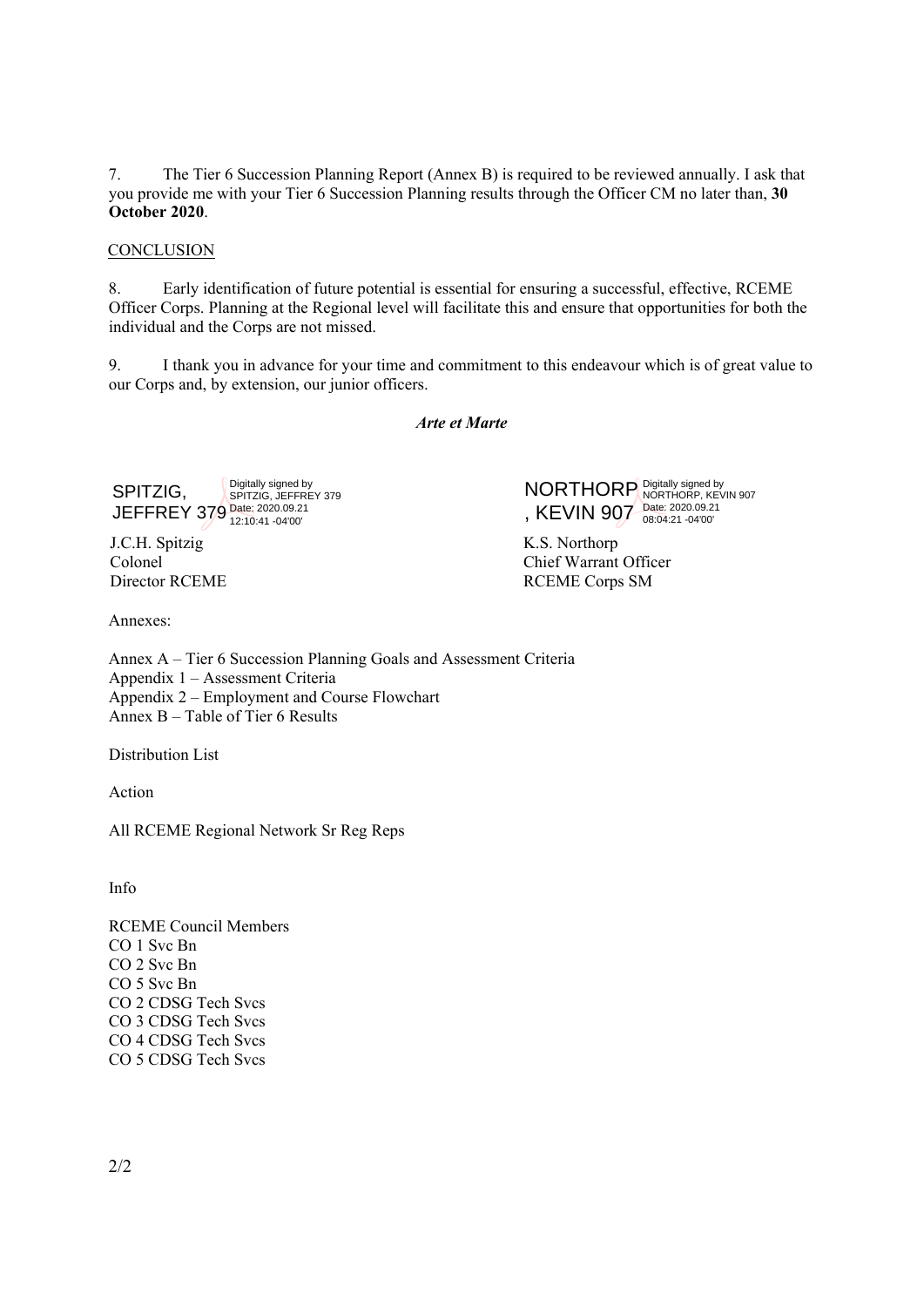# TIER 6 SUCCESSION PLANNING GOALS AND ASSESSMENT CRITERIA

# **GOALS**

## 1. **Career Phase: Pre Maint O:**

- a. Observe and communicate the potential to benefit from a Maint O position.
- b. Ensure the progress of identified individuals with respect to essential courses and professional development (PD) *prior to* employment as a Maint O:
	- i. CAFJODs 1, 2, 3;
	- ii. AJSO; and
	- iii. ATOC.
- c. Coordinate the right job at the right time between geographic regions.

## 2. **Career Phase: Post Maint O**

- a. Early identification of Tier 5  $&$  4 command potential (sub-unit / unit).
- b. Synchronization of key employment:
	- i. Ops O;
	- ii. Adjt; and
	- iii. Instr (RCEMES).
- c. With essential courses / PD:
	- i. Bilingualism;
	- ii. CAFJOD;
	- iii. AOC; and
	- iv. RCEME AOC.

# RANKING OF OFFICERS

3. The Tier 6 succession planning is a tool that will empower the regions to better track the potential of their junior officers. It will also be employed by the Career Manager to properly nominate the right candidate on different courses and training which junior officers will require throughout their careers. Since Tier 6 succession is based on two career phases, guidelines defining the Tier 6 High, Medium, Low nomenclature IOT ensure that all regions and the Corps common view. Essential, Important and Desirable assessment criteria are presented at Appendix 1. Furthermore, it is important to note that our junior officers can fluctuate from Low to High according to their experience gained, the

A-1/2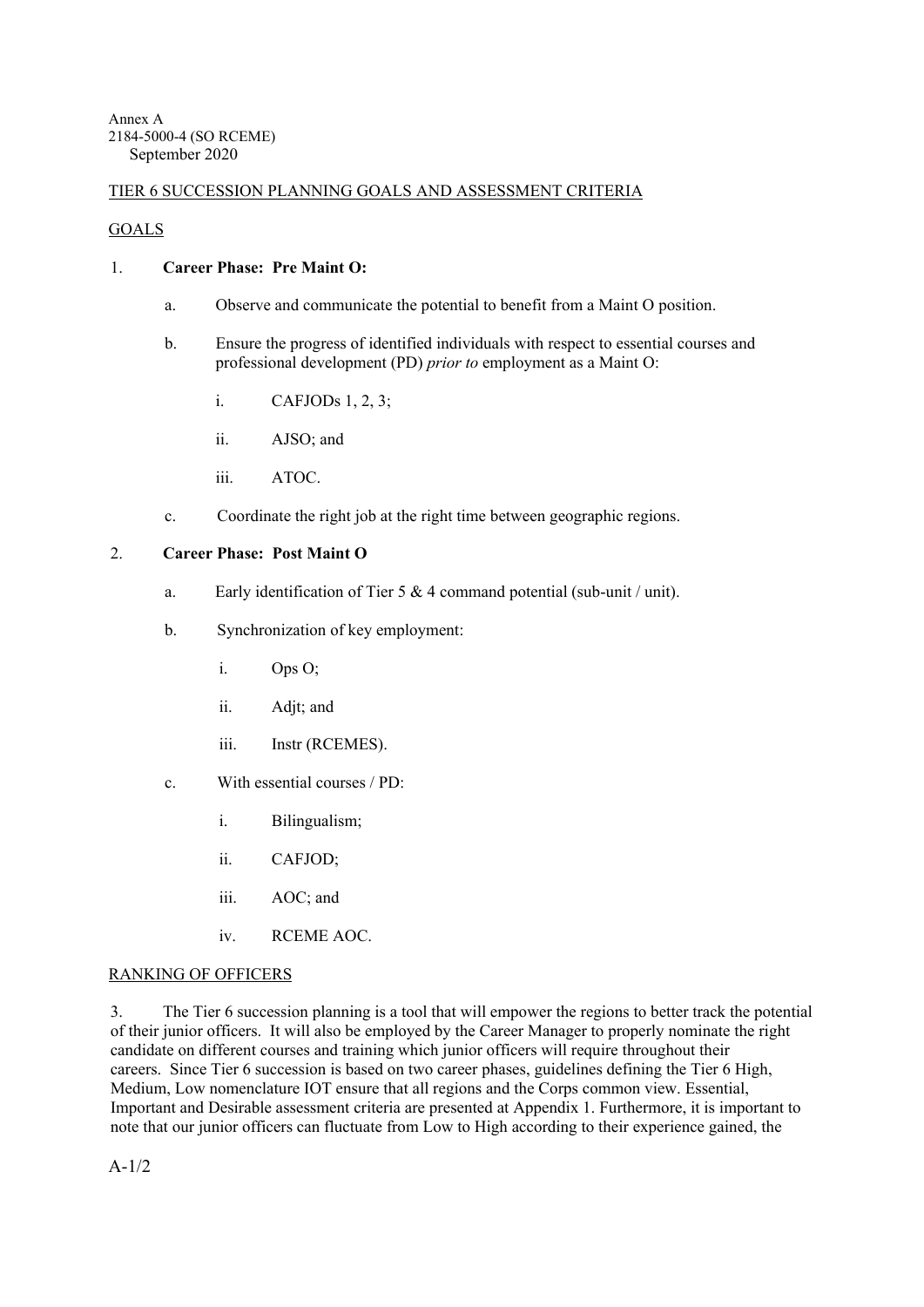#### Annex A 2184-5000-4 (SO RCEME) September 2020

mentorship they receive, their performance and potential. Here lies the reason why these evaluations are required as a minimum on an annual basis:

- a. Tier 6 High Potential:
	- i. meets both the qualitative and quantitative criteria with excellence (Essential, Important & Desirable); and
	- ii. can assume challenging positions and functions immediately with minimal to no guidance and mentoring.
- b. Tier 6 Medium Potential:
	- i. meets all Essential criteria and demonstrates very good growth with respect to other qualitative and quantitative criteria (Important & Desirable); and
	- ii. will be able to assume challenging positions and functions with some guidance and mentoring.
- c. Tier 6 Low Potential:
	- i. meets some of the qualitative and quantitative criteria (Essential, Important and Desirable); and
	- ii. would be able to assume required positions and functions with additional/sustained guidance and mentoring.

Note. The factors above are not to be used simply as a scoring criterion, but rather as an indicator of future potential or where we want to invest our efforts. E.g. A Capt that is considered to have great potential, but lacks a language profile is someone who the Corps would want to put forward as a strong candidate for language training.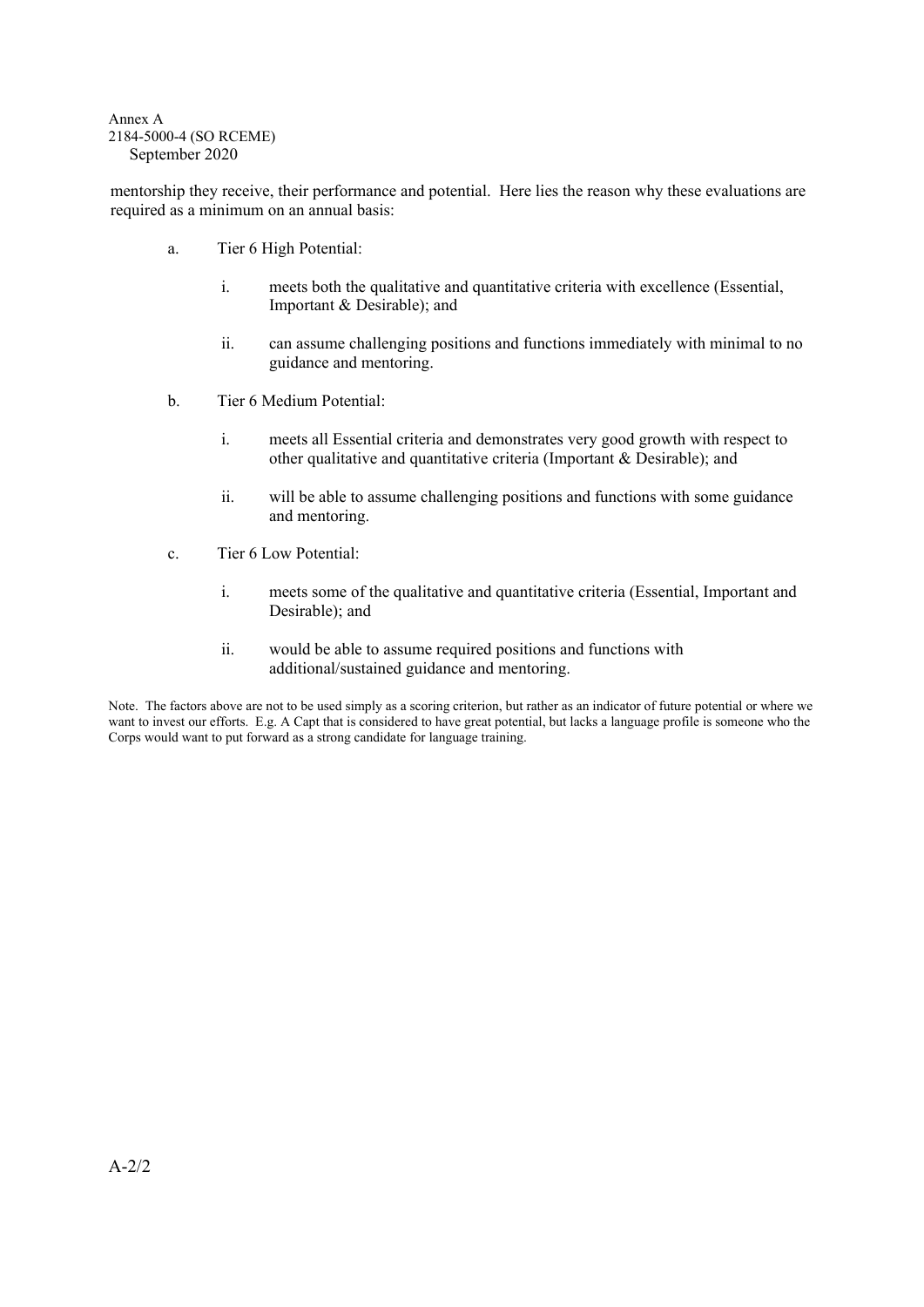#### Annex A Appendix 1 2184-5000-4 (SO RCEME) August 2020

#### ASSESSMENT CRITERIA

| Tier <sub>6</sub><br><b>Succession</b><br><b>Planning</b> | <b>Assessment Criteria</b>                                                                                                                                                                                                                                                                                      |                                                                                                                                                                                                                                                                                                                                                                                                                      |                                                                |                                                                      |                                                                            |
|-----------------------------------------------------------|-----------------------------------------------------------------------------------------------------------------------------------------------------------------------------------------------------------------------------------------------------------------------------------------------------------------|----------------------------------------------------------------------------------------------------------------------------------------------------------------------------------------------------------------------------------------------------------------------------------------------------------------------------------------------------------------------------------------------------------------------|----------------------------------------------------------------|----------------------------------------------------------------------|----------------------------------------------------------------------------|
|                                                           | Qualitative                                                                                                                                                                                                                                                                                                     |                                                                                                                                                                                                                                                                                                                                                                                                                      | Quantitative                                                   |                                                                      |                                                                            |
| <b>Guidance</b>                                           | <b>Essential</b>                                                                                                                                                                                                                                                                                                | Important                                                                                                                                                                                                                                                                                                                                                                                                            | <b>Essential</b>                                               | Important                                                            | <b>Desirable</b>                                                           |
| <b>Pre Maint O</b>                                        | Committed $&$ willing to<br>$\bullet$<br>serve. Expressed desire to<br>pursue a "core" RCEME<br>Offr career path.<br>Dynamic & enthusiastic.<br>Expressed desire to serve<br>and deploy with a Unit.                                                                                                            | Proven ability to<br>$\bullet$<br>communicate (up, lateral,<br>down). Particularly ability<br>to brief and interview<br>subordinates.<br>Tactical & technical<br>acumen. Observed success<br>on exercise/ops.<br>Demonstrated interest in<br>equipment technologies<br>(Briefings, PD, BNs, Svc<br>papers, LEMS Journal<br>articles, etc.).<br>Fit to fight. Enthusiastic to<br>lead Pl level PT. Able to<br>deploy. | <b>ATOC</b><br>Maint Pl<br>$\bullet$<br>Comd                   | Second Language<br>$\bullet$<br>Profile<br><b>CAFJOD</b><br>complete | <b>Engineering Education</b><br>$\bullet$                                  |
| <b>Post Maint O</b>                                       | Proven judgement &<br>$\bullet$<br>integrity. Applies the<br>values and ethics of the<br>CAF to every interaction<br>and decision.<br>Confirmed desire to<br>command a Coy.<br>Proven ability to lead<br>soldiers. Maint O PER<br>Sect 6 explicitly or<br>implicitly identifies sub-<br>unit command potential. | Proven ability to<br>$\bullet$<br>communicate (up, lateral,<br>down). Briefings &<br>effective written comms<br>become more important.<br>Proven performance record<br>as a Maint O.<br>Fit to fight. Enthusiastic to<br>lead group PT. Able to<br>deploy.                                                                                                                                                           | Maint O<br>$\bullet$<br><b>CAFJOD</b><br>$\bullet$<br>complete | Second Language<br>$\bullet$<br>Profile (BBB)<br>Undergrad degree    | Project Mgmt or<br>$\bullet$<br>technical PD (courses,<br>PMP, PEng, etc.) |